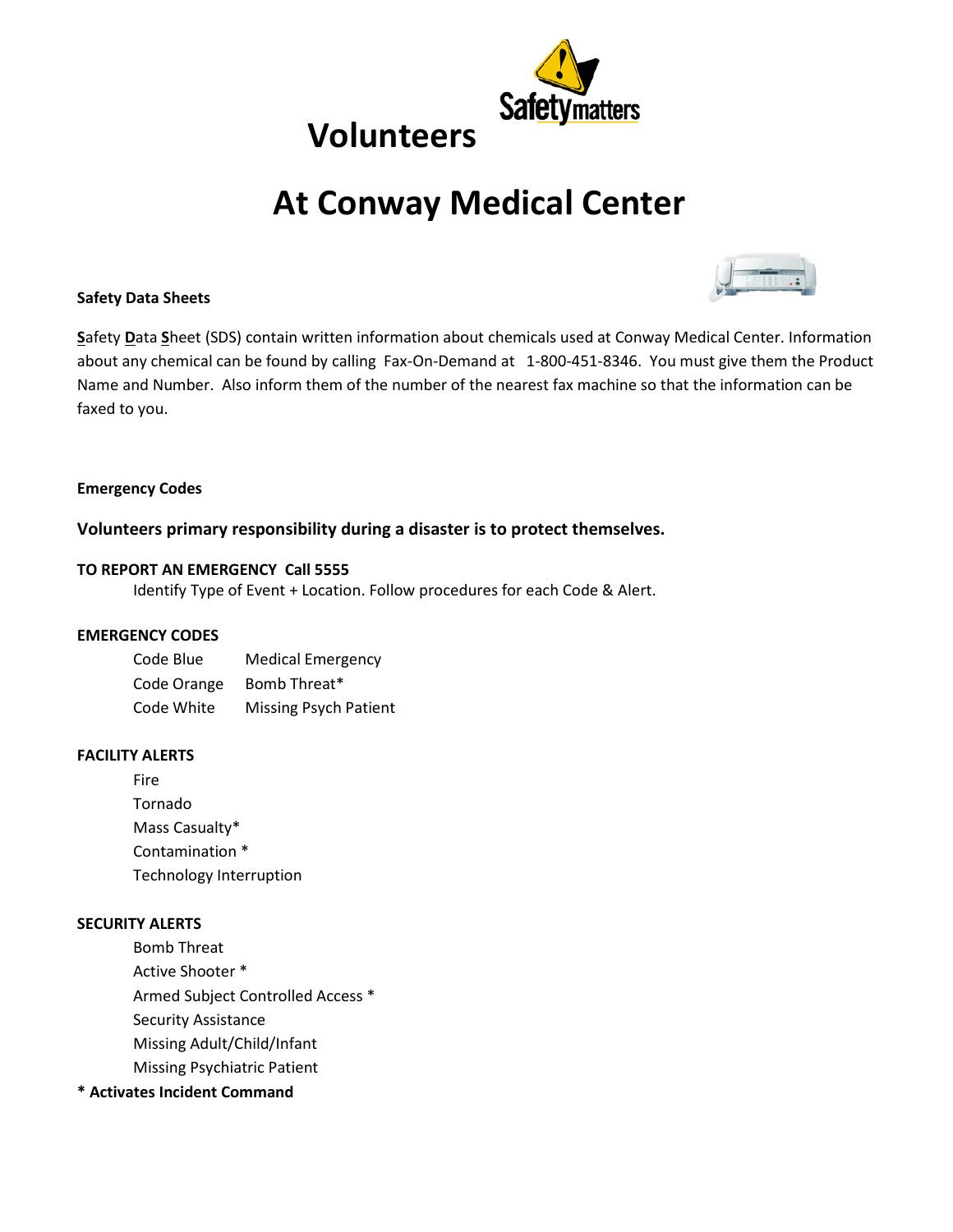## **Wheel Chair Safety**

- Push slow and keep to the right.
- Maintain awareness & proximity to walls/doorways to avoid hand pinch points
- Exercise caution, especially at intersections, use the overhead mirrors to view around corners
- Back into elevators & down ramps.
- Avoid short, abrupt stops.
- Think "Brakes On " when getting the patient in and out of the wheel chair
- Back thru doorways, use the auto doorway openers when available, most door actuator have a time delay
- Clean wheelchairs after each use using hospital provided disinfectant wipes, to kill germs.

## **Security**

*Security Officers can be reached at 234-7555 -- 24 hours a day, seven days a week.* 

- Volunteers must wear ID badges at all times while volunteering.
- Maintain personal valuables under lock and key key best of all; do not bring valuables with you when you volunteer.
- Immediately report any incidents to security x 7555.

## **Universal Precautions**

Universal Precautions means that all employees and volunteers treat patients as if they are infected. Therefore WASH your hands before and after each patient contact.

## **Recommended Practices for Volunteers**

- Wash your hands!
- Utilize hospital approved hand sanitizer when washing your hands is not feasible
- Volunteers should not enter isolation rooms
- Volunteers should not transport blood or body fluid specimens if not properly educated to do so nor clean up such spills
- Nicotine use is not allowed in any of the facilities or on any campus of Conway Medical Center or Conway Medical Center entities
- Comply with annual safety training including any annual health requirements as directed by Employee Health standards.
- Report TB exposures or signs & symptoms of exposure to your supervisor x5486 then report to the employee health nurse x8061
- For any spill, ask someone to remain with the spill to keep anyone from slipping.
- Obtain yellow pads from the nearest "spill station" and place them over the spill.
- Wipe the spill with your foot and push it to the side of the corridor.
- Place Pop-up Safety Cone @ Spill & Notify Housekeeping for large spills.
- Report any unsafe conditions to your supervisor x5486 or the safety director 8878.